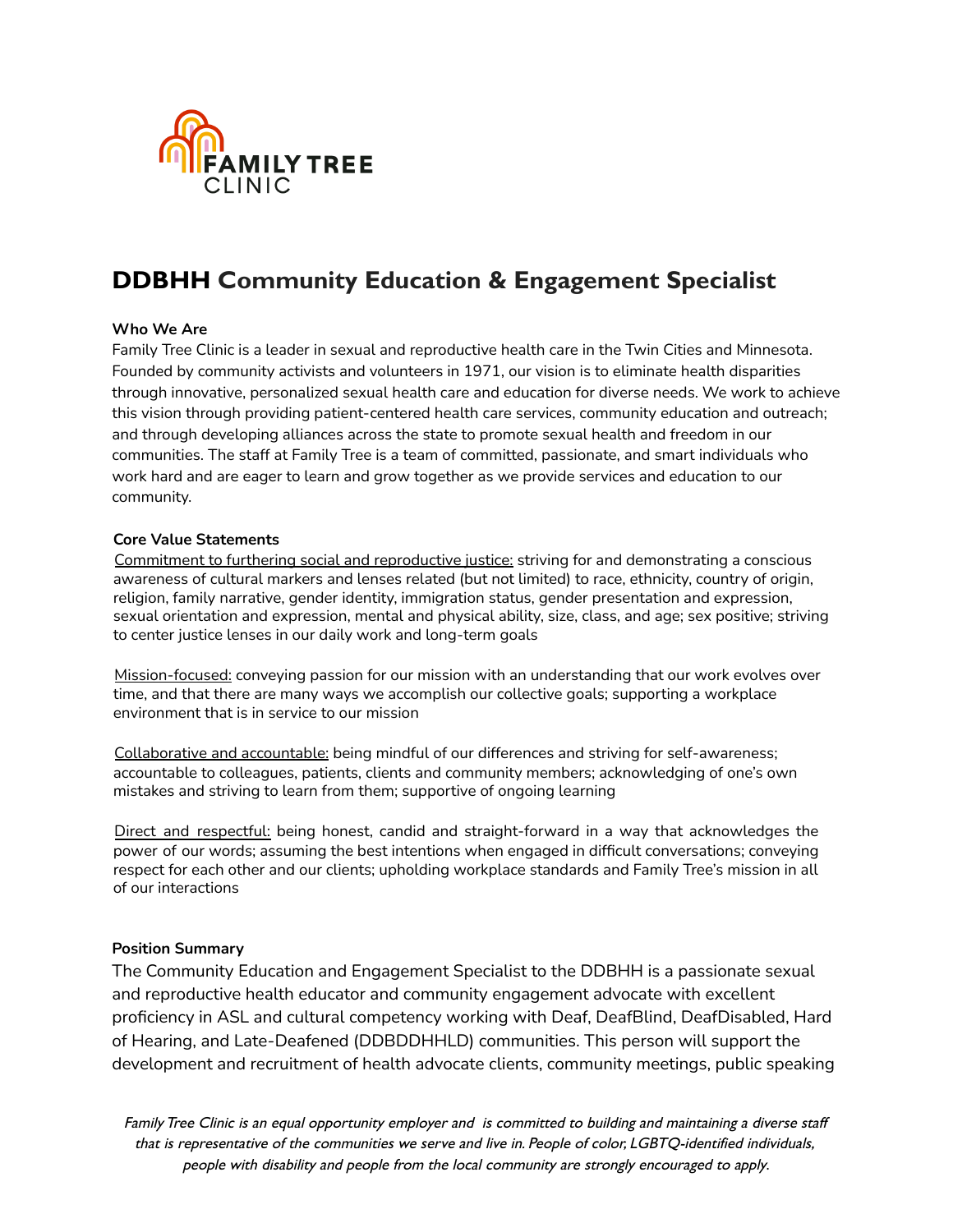

engagements, "It's That Easy" parent classes and other community-based engagement strategies including rapid testing for HIV. This person is responsible for providing one-to-one and group setting education on various sexual health topics, including parenting related to child sexual development and parent-child communication. This person will also work in health advocacy, outreach, referrals and non-directive counseling to the DDBDDHHLD community. The Community Education and Engagement Specialist is a key team member working to further Family Tree's mission, vision, and values through building partnerships with community organizations and providing presentations on healthy sexuality with diverse groups of DDBDDHHLD adults and youth in various settings.

## **Primary Duties:**

- Provide comprehensive family planning and sexual health education to individuals and groups in various settings, including community organizations, parent groups, schools, correctional facilities, treatment programs, medical provider groups, etc.
- Deliver professional training to community groups, health care professionals, and collaborative partners to increase access to sexual health care for people in DDBDDHHLD community.
- Coordinate and provide educational presentations on the topic of "Parents Are Sex Educators" (PASE), helping parents and caregivers increase their communication with their children of all ages on the topic of sexuality, using the It's That Easy curriculum.
- Manage annual feedback sessions project, conducting interviews with DDBDDHHLD community about barriers and expectations around accessing sexual health services.
- Develop and coordinate online content for Deaf, DeafBlind & Hard of Hearing Department on all social media platforms.

### **Collaborative responsibilities:**

- Work in a team with the DDBHH Department staff to ensure delivery of consistent, high quality, factual, comprehensive and person-centered education services.
- Work with the Deaf, DeafBlind, Hard of Hearing Services Director and other department staff to ensure Family Tree Clinic is accessible and culturally competent for DDBDDHHLD patients seeking our healthcare services.
- Communicate to DDBHH Services Director the needs, goals and ongoing challenges and successes of the DDBHH Department.
- Track program statistics and stories for grant reporting and program management.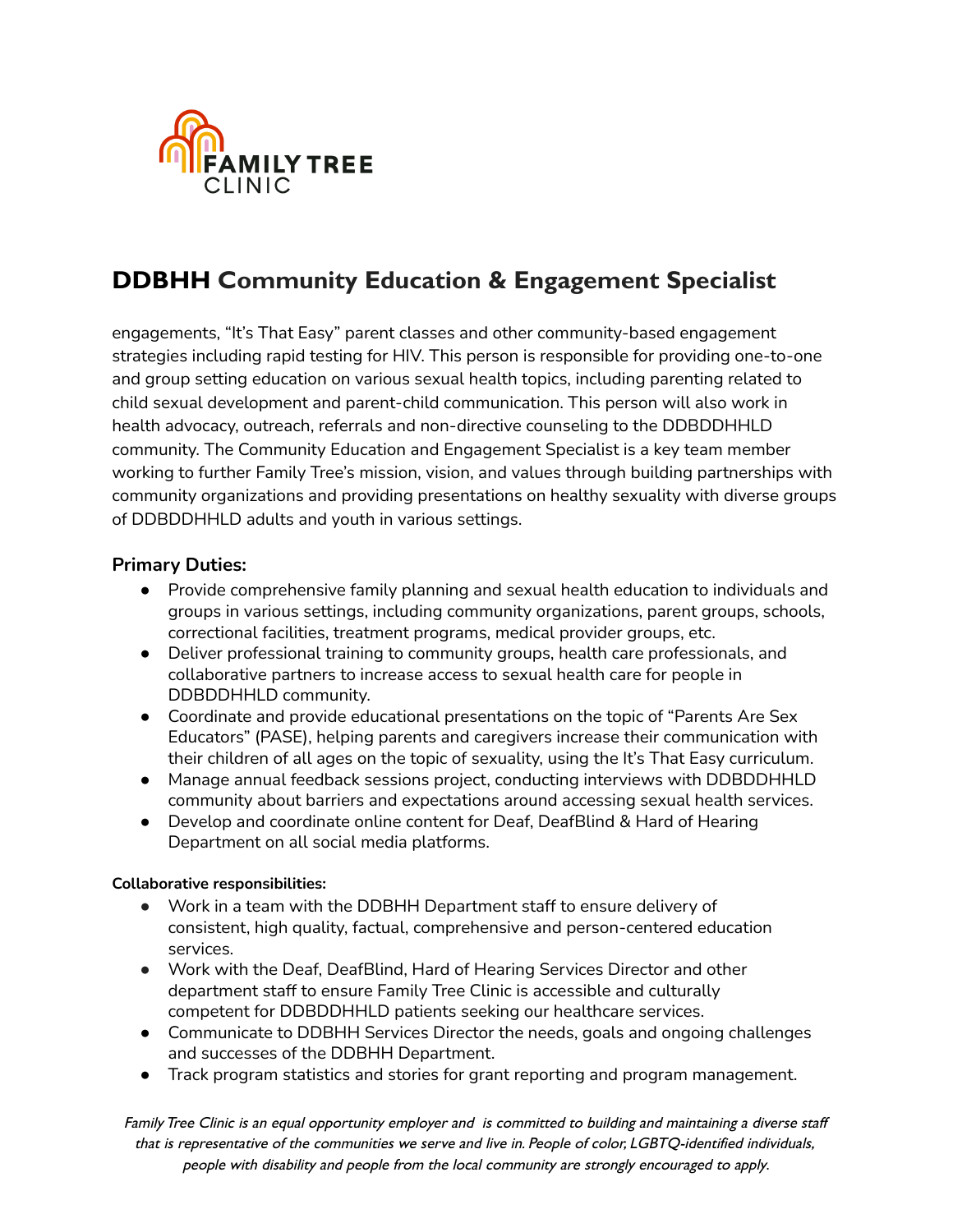

- Assist with grant writing and fundraising for the DDBDDHHLD Department by coming up with innovative ideas and providing information about the program to the grant writer.
- Provide on-site rapid HIV testing.

### **Independent responsibilities:**

- Stay up to date on sexual health information and curricula.
- Maintain confidentiality standards, including following HIPAA and organizational guidelines regarding protecting clients' health information.
- Identify community locations in Greater Minnesota to begin building a network of DDBDDHHLD communities to engage on sexual health issues, including state offices for Deaf and Hard of Hearing Services.
- Participate in community coalitions and work groups to elevate the importance of sexual health access for DDBDDHHLD folks, and folks otherwise at the margins and intersections of communities of color and LGBTQIA+ communities.
- Facilitate qualitative analysis process of annual feedback session project with a group of community members and staff.

### **Program/department coordination responsibilities:**

- **●** Represent Family Tree Clinic and its Deaf, DeafBlind, and Hard of Hearing Department at community events, speaking engagements, deaf clubs, health fairs, community gatherings and other opportunities (could include bars and restaurants, or other alternative settings where community gathers).
- Seek out and strengthen relationships within the DDBDDHHLD communities to facilitate the connection between Family Tree Clinic and communities.
- Support clinic in incorporating community feedback into clinic programs and services.
- Create and promote educational videos and content to share on social media.
- Work with the Director of Advancement to create, maintain and update education materials including print, video, web, and other materials.

**Supervisory responsibilities:** This position has no supervisory responsibilities.

## **Additional Duties (not a complete list):**

● Perform additional tasks and responsibilities as assigned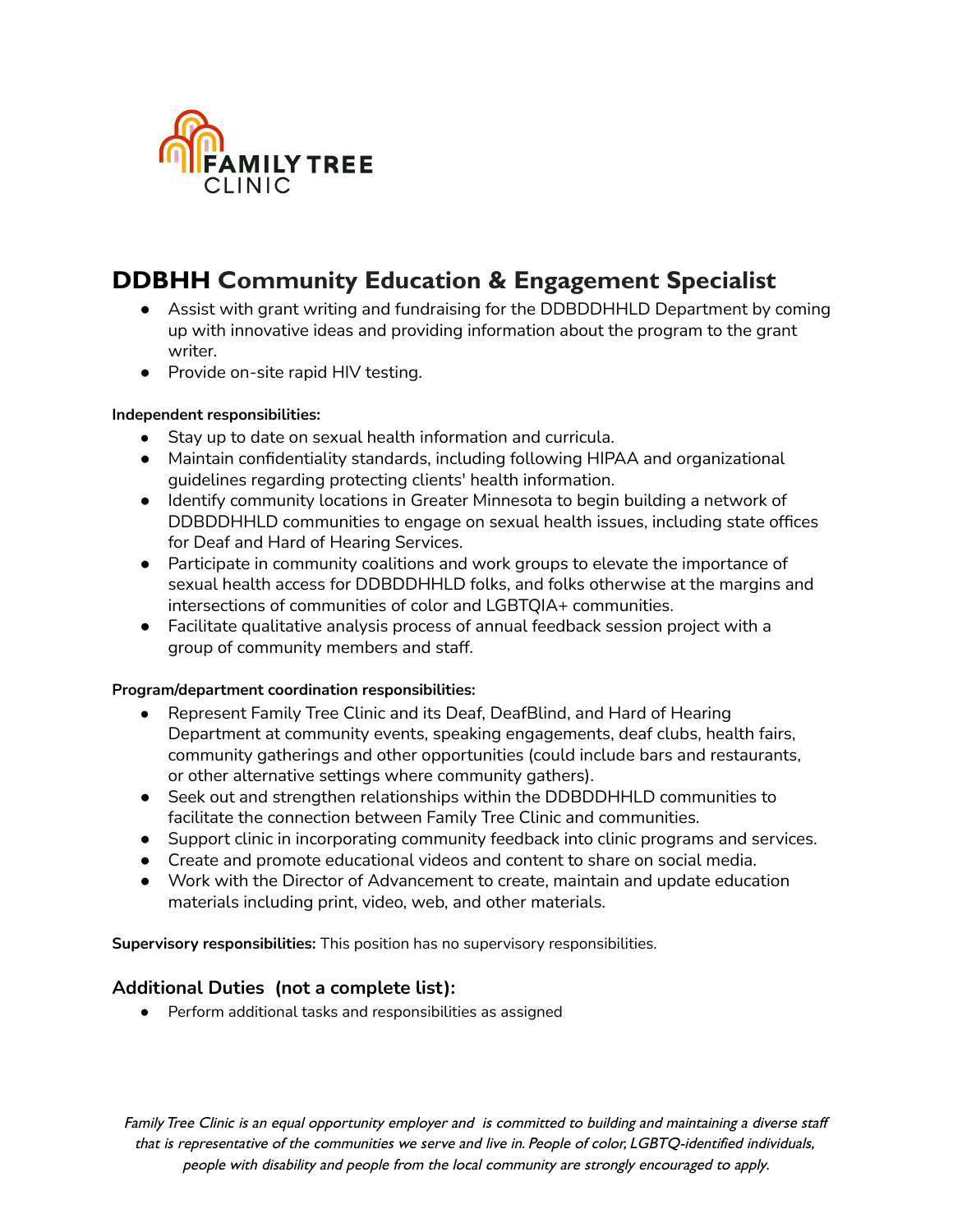

## **Qualifications**

**Required:**

- Ability and willingness to challenge and change systemic and personal actions and behaviors that contribute to systems of oppression is required.
- Fluency in American Sign Language and enthusiastic presentation skills.
- Demonstrated interest for sexual health education and a base knowledge of reproductive and sexual health.
- Sex-positive, shame-free approach to sexual health topics.
- Excellent communication skills, and the ability to work with diverse populations including communities of color, LGBTQIA+ communities, and foreign-born communities.
- Demonstrated experience presenting and working with the public, including working with the DDBDDHHLD communities.
- Strong professional boundaries with staff and community members.
- Dependable with excellent organization skills and a self-directed work style.
- Competency with a variety of basic computer programs.
- Must have dependable transportation.

### **Preferred:**

- **●** Experience with social media and video production skills.
- Bachelor's degree in a related field is preferred, or an equivalent combination of education and experience.
- Two years of work experience in community health, community organizing, community engagement, children & families, health education or a related field.

To help ensure the health and safety of our patients, clients, students, and staff, family tree requires all employees be fully vaccinated against the COVID-19 virus. All new employees are required to be either fully vaccinated, have received their first dose, and/or have received a booster shot within 2 weeks of hire. If you have questions about the vaccine policy, please contact our HR department at dangelucci@familytreeclinic.org. Exceptions may be made for medical reasons and/or genuinely held religious beliefs.

## **Salary & Benefits:**

Starting hourly wage is \$20 - \$22 or higher based on experience and qualifications beyond what is required in the job description. This is a benefits-eligible position, with paid holiday, vacation and sick time, and 2% employer matched 401k. Full time benefits including medical insurance, dental insurance, vision insurance, life insurance and long-term disability insurance.